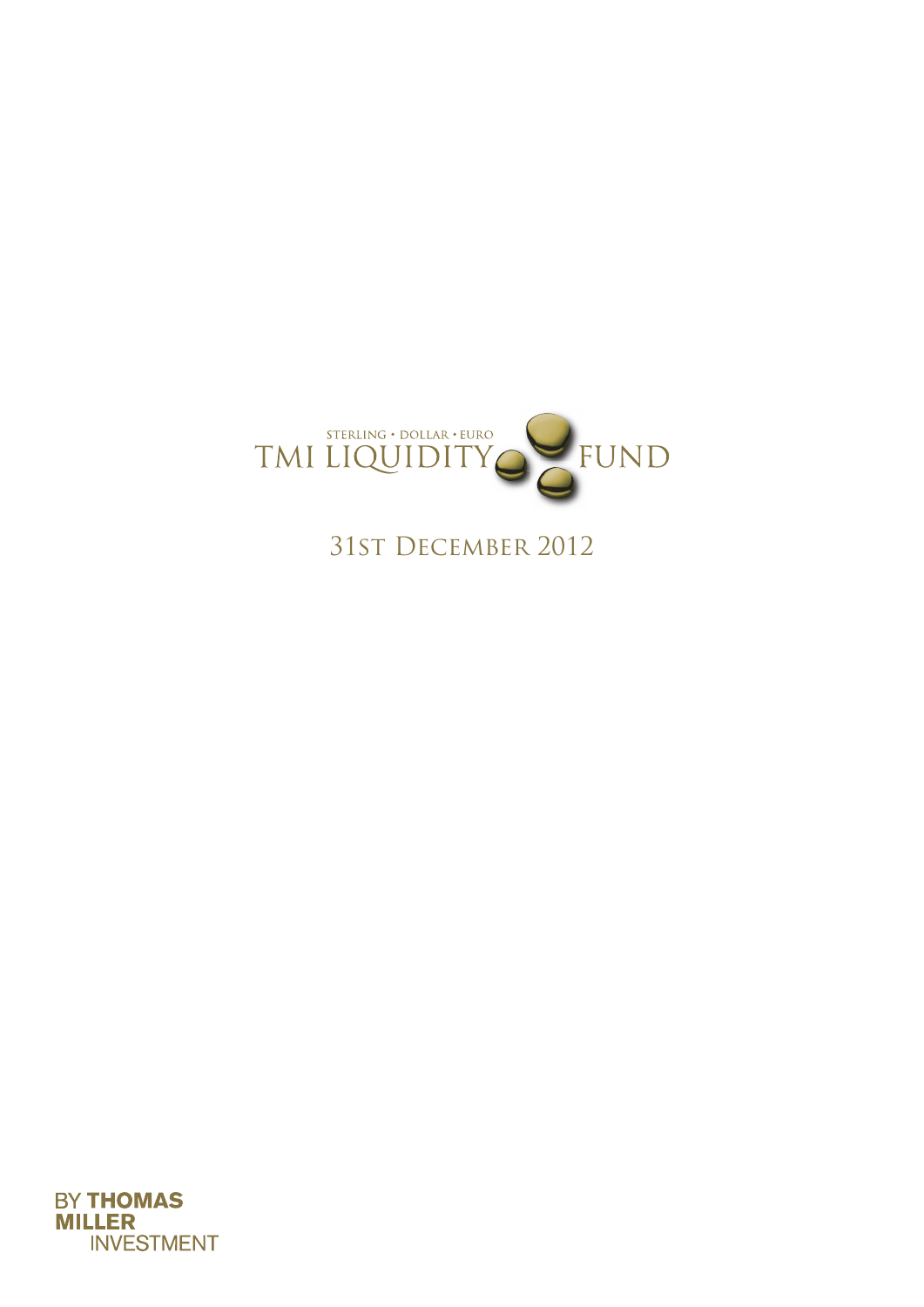# **TMI STERLING LIQUIDITY SUB-FUND**

**net yield 0.79%**

**wam 51 Days**

$$
\begin{array}{c}\n\text{FUND SIZE} \\
\text{£83.2M}\n\end{array}
$$



## **performance - % 1 month returns\***





## **commentary**

- 2012 finished on a positive note as the US government agreed on a short term plan to avoid the 'fiscal cliff'. Most risk assets posted gains in 2012 driven by the continuation of central banks policy loosening and the unlimited supply of liquidity.
- The Monetary Policy Committee (MPC) voted to leave rates unchanged at 0.50% and the Asset Purchase Facility (APF) at £375bn. The minutes show a vote of 8-1 in favour of pausing QE and it was acknowledged the growth figures for Q4 2012 could show a contraction in the economy. The option of additional QE remains open.
- LIBOR rates were marginally lower, by an average of around 1bp across the curve.
- The Weighted Average Maturity (WAM) fell to 51 days at the end of December as we positioned cautiously ahead of possible year-end outflows. We continue to favour the longer end of the curve when risk premia is sufficient and liquidity allows and expect to increase the WAM into the 70-90 day range in the coming months.
- The fund out-performed the one-month LIBOR benchmark by 30bps. We do not anticipate any change to UK interest rates in the near future and expect rates to remain on hold through 2013.



To maximise current income consistent with the preservation of principal and liquidity by investing in a diversified portfolio of short

## **fund details**

| Valuation:             | £83 2million      |
|------------------------|-------------------|
| <b>Inception Date:</b> | 1st November 2006 |
| Domicile <sup>-</sup>  | Isle of Man       |
| Fund Structure:        | OEIC              |
| Benchmark <sup>-</sup> | 1 Month LIBOR     |
| Rating*:               | AAAf              |
| Bloomberg:             | <b>TMISTLO</b>    |
| ISIN·                  | IM00B1GR6141      |
| SFDOI                  | <b>B1GR614</b>    |
| *Standard & Poor's     |                   |

## **investment**

| Price:               | £1.00             |
|----------------------|-------------------|
| Initial <sup>-</sup> | £100,000          |
| Subsequent:          | £25,000           |
| Fees:                | 15 <sub>bps</sub> |
| Valuation Frequency: | Daily             |
| Dealing Deadline:    | 12.00 noon        |
| Redemption:          | 3 business days   |

## **enquiries**

Tel: +44 (0) 1624 645200 Email: info@tmiliquidity.com



Fund 73 85 80 67 76 57 66 71 71 67 79 69 51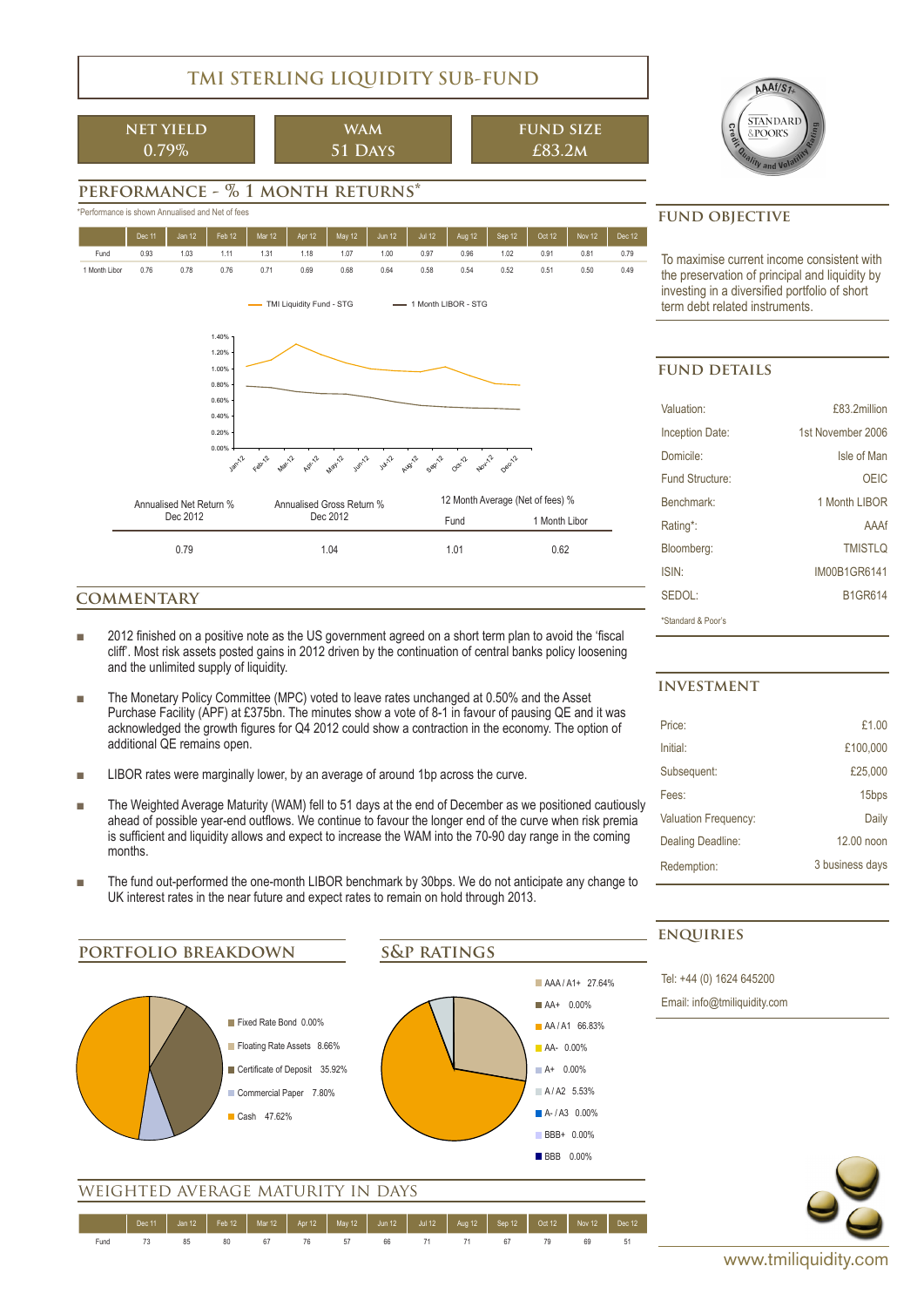## **TMI US DOLLAR LIQUIDITY SUB-FUND**

**net yield 0.25%**

**wam 62 Days**

$$
\begin{array}{c}\n\text{FUND SIZE} \\
\$167.4M\n\end{array}
$$



## **performance - % 1 month returns\***





## **commentary**

- 2012 finished on a positive note as the US government agreed on a short term plan to avoid the 'fiscal cliff'. Most risk assets posted gains in 2012 driven by the continuation of central banks policy loosening and the unlimited supply of liquidity.
- The Federal Open Market Committee (FOMC) held rates in a range of 0.00% to 0.25% and announced an increase to it's asset purchase program; they will buy \$45bn of US Treasuries per month from January 2013. The central bank also announced they would link the outlook for rates to economic factors, specifically as long as unemployment remains above 6.5% and if inflation is projected to be no more than 2.5%.
- LIBOR rates were largely unchanged to slightly lower across the curve.
- The Weighted Average Maturity (WAM) fell to 62 days at the end of December as we positioned cautiously ahead of possible year-end outflows. We continue to favour the longer end of the curve when risk premia is sufficient and liquidity allows and expect to increase the WAM into the 70-90 day range in the coming months.
- The fund outperformed its 1-month LIBOR benchmark by 4bps. We do not anticipate any change to US interest rates in the near future and expect rates to remain on hold through 2013.



Fund 36 39 45 38 65 61 50 47 61 49 53 77 62

To maximise current income consistent with the preservation of principal and liquidity by investing in a diversified portfolio of short

## **fund details**

| Valuation:             | \$167.4million      |
|------------------------|---------------------|
| <b>Inception Date:</b> | 1st November 2006   |
| Domicile:              | Isle of Man         |
| Fund Structure:        | OFIC                |
| Benchmark <sup>-</sup> | 1 Month LIBOR       |
| Rating*:               | AAAf                |
| Bloomberg:             | <b>TMIUSLO</b>      |
| <b>ISIN</b>            | <b>IM00B1GR7P51</b> |
| SFDOI                  | <b>B1GR67P5</b>     |
| *Standard & Poor's     |                     |

## **investment**

| Price:                      | \$1.00            |
|-----------------------------|-------------------|
| Initial:                    | \$100,000         |
| Subsequent:                 | \$25,000          |
| Fees:                       | 15 <sub>bps</sub> |
| <b>Valuation Frequency:</b> | Daily             |
| Dealing Deadline:           | 12,00 noon        |
| Redemption:                 | 3 business days   |

## **enquiries**

Tel: +44 (0) 1624 645200 Email: info@tmiliquidity.com

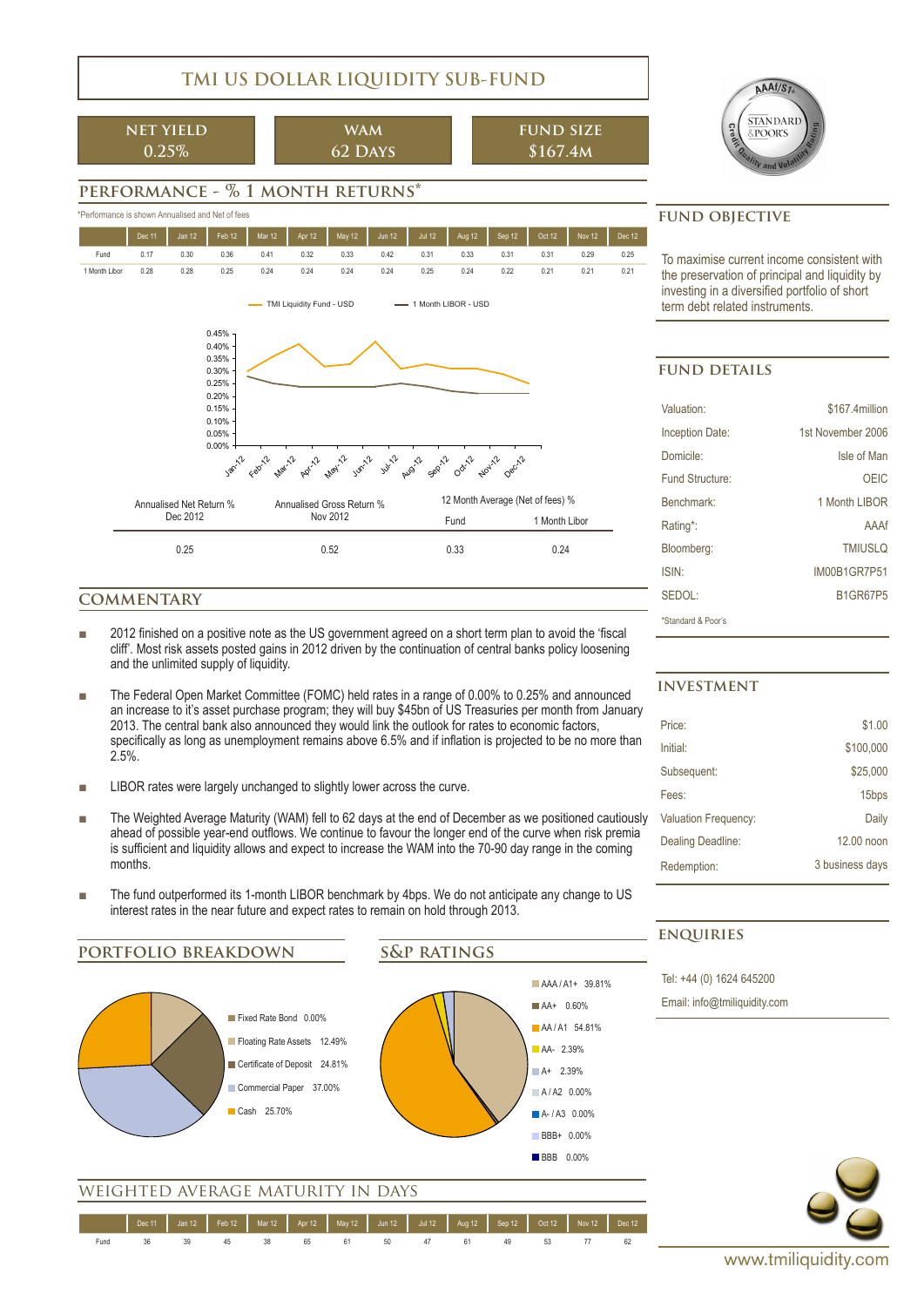# **TMI EURO LIQUIDITY SUB-FUND**

**net yield 0.02%**

**wam 33 Days**

$$
\begin{array}{c}\n\text{FUND SIZE} \\
\text{£}23.1M\n\end{array}
$$



# **performance - % 1 month returns\***



## **commentary**

- 2012 finished on a positive note as the US government agreed on a short term plan to avoid the 'fiscal cliff'. Most risk assets posted gains in 2012 driven by the continuation of central banks policy loosening and the unlimited supply of liquidity.
- The ECB held rates at 0.75% as expected, market expectations are for the next rate cut to come in Q1 2013. The central bank also lowered growth and inflation forecasts for 2013.
- LIBOR rates were unchanged out to the 6-month fixings and lower by up to 4.5bps from 6 to 12 months.
- The Weighted Average Maturity (WAM) fell to 33 days at the end of December as we positioned cautiously ahead of possible year-end outflows.
- The fund under-performed versus the benchmark in December, cash rates in EUR remain at extreme lows and in many cases negative. The coming months will be very challenging for the EUR Money Market Fund industry.

## **investment**

**enquiries**

| Price:                      | €1.00             |
|-----------------------------|-------------------|
| Initial:                    | €100,000          |
| Subsequent:                 | €25,000           |
| Fees:                       | 15 <sub>bps</sub> |
| <b>Valuation Frequency:</b> | Daily             |
| Dealing Deadline:           | 12.00 noon        |
| Redemption:                 | 3 business days   |
|                             |                   |

|                                                |                                                         |                            | ENQUIRIES                    |
|------------------------------------------------|---------------------------------------------------------|----------------------------|------------------------------|
| PORTFOLIO BREAKDOWN                            | <b>S&amp;P RATINGS</b>                                  |                            |                              |
|                                                |                                                         | AAA / A1+ 10.81%           | Tel: +44 (0) 1624 645200     |
|                                                |                                                         | AA+ 0.00%                  | Email: info@tmiliquidity.com |
| Fixed Rate Bond 0.00%                          |                                                         | AA/A1 68.65%               |                              |
| Floating Rate Assets 16.22%                    |                                                         | AA- 6.49%                  |                              |
| Certificate of Deposit 33.28%                  |                                                         | $A+ 2.17%$                 |                              |
| Commercial Paper 15.12%                        |                                                         | A/A2 7.56%                 |                              |
| Cash 35.38%                                    |                                                         | $A - 1A3$ 4.32%            |                              |
|                                                |                                                         | BBB+ 0.00%                 |                              |
|                                                |                                                         | <b>BBB</b> 0.00%           |                              |
| WEIGHTED AVERAGE MATURITY IN DAYS              |                                                         |                            |                              |
|                                                |                                                         |                            |                              |
| Feb 12<br>Jan 12<br>Mar 12<br>Apr 12<br>Dec 11 | Jun $12$<br><b>Jul 12</b><br>May 12<br>Aug 12<br>Sep 12 | Oct 12<br>Nov 12<br>Dec 12 |                              |
| 18<br>18<br>20<br>23<br>24<br>Fund             | 32<br>19<br>38<br>43<br>46                              | 50<br>33<br>46             |                              |

To maximise current income consistent with the preservation of principal and liquidity by investing in a diversified portfolio of short

## **fund details**

| Valuation:             | $\epsilon$ 23 1 million |
|------------------------|-------------------------|
| <b>Inception Date:</b> | 1st April 2008          |
| Domicile:              | Isle of Man             |
| Fund Structure:        | OEIC                    |
| Benchmark <sup>-</sup> | 1 Month LIBOR           |
| Rating*:               | AAAf                    |
| Bloomberg:             | <b>TMIEULO</b>          |
| ISIN·                  | IM00B3BJC882            |
| SFDOI                  | B3BJC88                 |
| *Standard & Poor's     |                         |

www.tmiliquidity.com